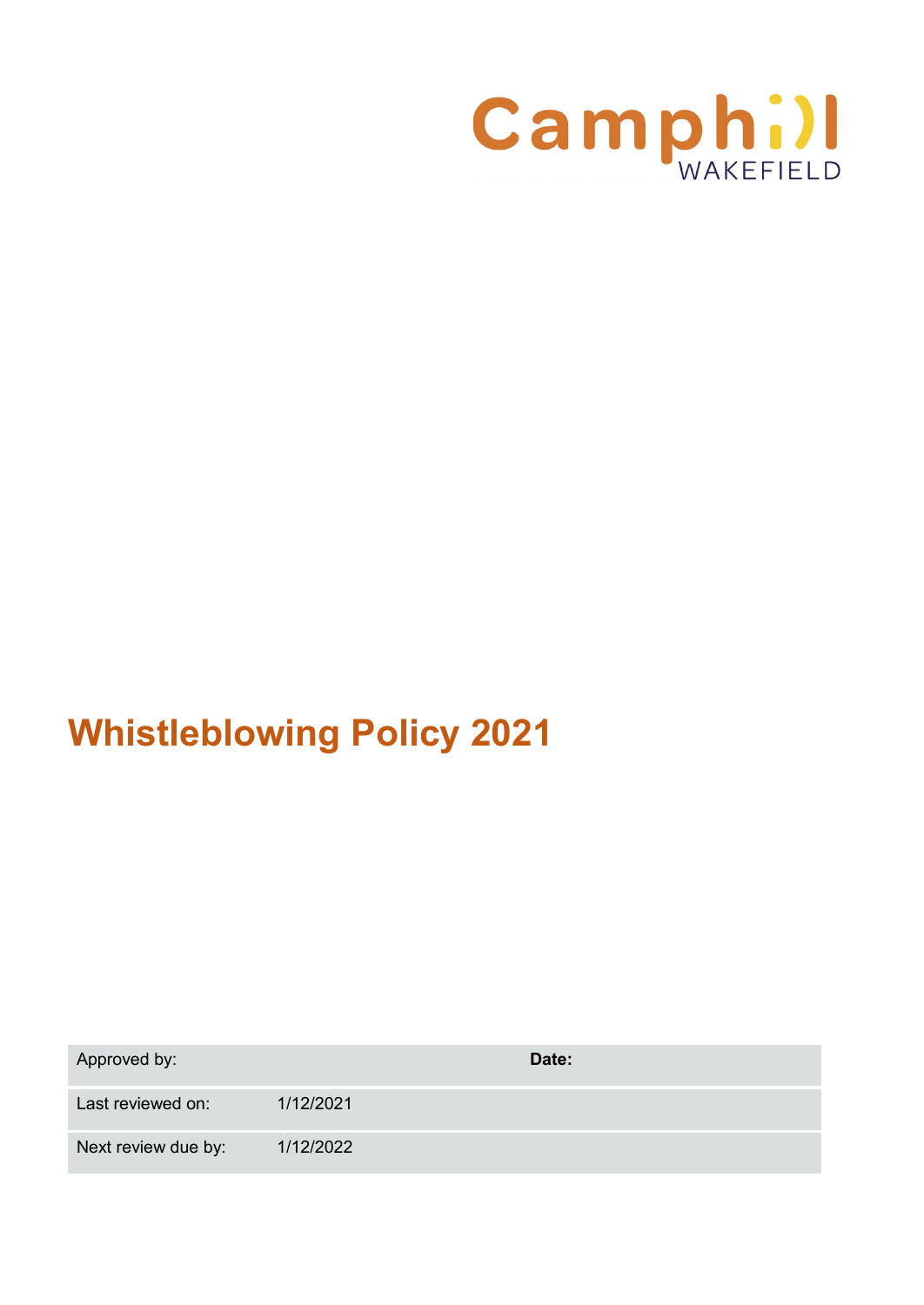# **Whistleblowing: reporting of concerns at work**

# **Introduction**

Our employees will often be the first to notice if there is something seriously wrong within their workplace. Sometimes it may seem difficult to speak up because of feelings of disloyalty, or because of a fear of harassment or victimisation.

We expect the highest standards of behaviour and all employees have a responsibility to voice any concerns they have, normally with their line Manager.

This Whistleblowing procedure is independent and confidential. It can be anonymous if you wish. We will make sure that you will not be victimised or suffer disadvantage if you report your genuine concerns.

It allows employees to bring to the attention of those who can make a difference any practice which they believe or suspect:

- is unlawful
- is a serious breach of the organisations policies, procedures and rules (for example, Safeguarding responsibilities)
- falls substantially below established standards of practice
- amounts to improper conduct

It is difficult to come up with a complete list of issues which might cause concern, but you should report known or strongly suspected fraud, corruption, bribery, theft or financial irregularities; the physical, mental or sexual abuse of clients; unfair discrimination; abuse of power; dangerous practices; criminal conduct; serious damage to the environment; negligence; unprofessional behaviour and evasion of statutory responsibilities.

The malpractice might be carried out by the employees, contractors, consultants, or by members of the trust board.

This procedure is not to be used if you are generally dissatisfied at work or as a replacement to your existing employment rights. If you make any allegations maliciously or for personal gain, you may be disciplined.

#### **What is a whistleblower?**

You're a whistleblower if you're a worker and you report certain types of wrongdoing. This will usually be something you've seen at work - though not always.

The wrongdoing you disclose must be in the public interest. This means it must affect others, eg the general public.

As a whistleblower you're protected by law - you shouldn't be treated unfairly or lose your job because you 'blow the whistle'.

You can raise your concern at any time about an incident that happened in the past, is happening now or you believe will happen in the near future.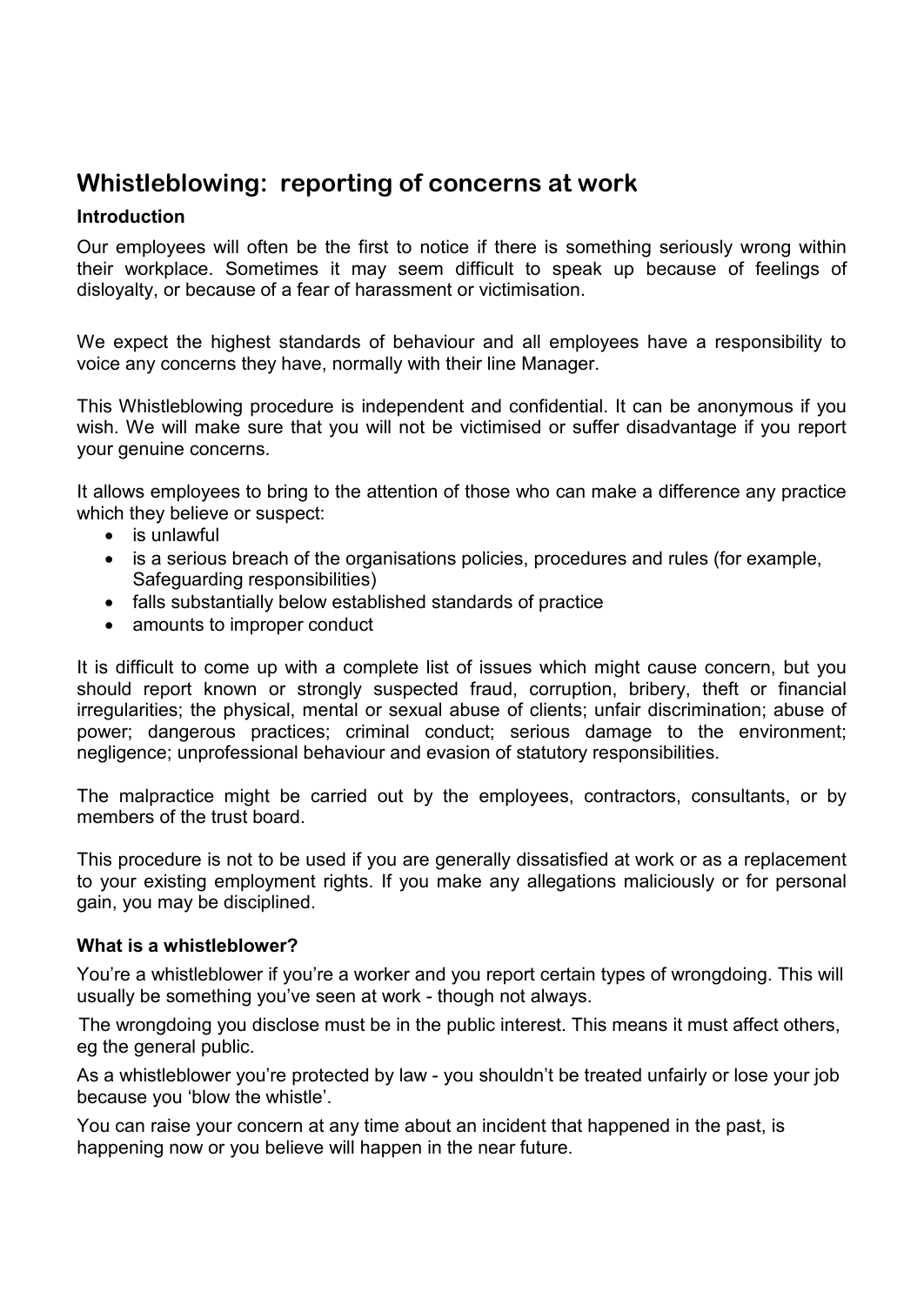# **Who is protected by law**

You're protected if you're a worker, eg you're:

- an employee.
- a trainee, such as a student or apprentice,
- an agency worker

Get independent advice if you're not sure you're protected, eg from Citizens' Advice.

A confidentiality clause or 'gagging clause' in a settlement agreement isn't valid if you're a whistleblower.

#### **Complaints that count as whistleblowing**

You're protected by law if you report any of the following:

- a criminal offence, eg fraud
- someone's health and safety is in danger
- risk or actual damage to the environment
- a miscarriage of justice
- the company is breaking the law, eg doesn't have the right insurance
- you believe someone is covering up wrongdoing
- A child or children are at risk of harm

### **Complaints that don't count as whistleblowing**

Personal grievances (e.g. bullying, harassment, discrimination) aren't covered by whistleblowing law, unless your particular case is in the public interest. Report these under your employer's grievance policy.

#### **How to raise a concern**

a) Through the CEO or Chair of Trustees

Normally you should first speak to the CEO. But if you feel that you can't do this – for example if you believe that they are involved – then you should speak to your Chair of **Trustees** 

b) Through your trade union or a councillor

You may find it helpful at this stage to contact your trade union representative, or you might prefer to contact a councillor, or someone who you trust to advocate on your behalf.